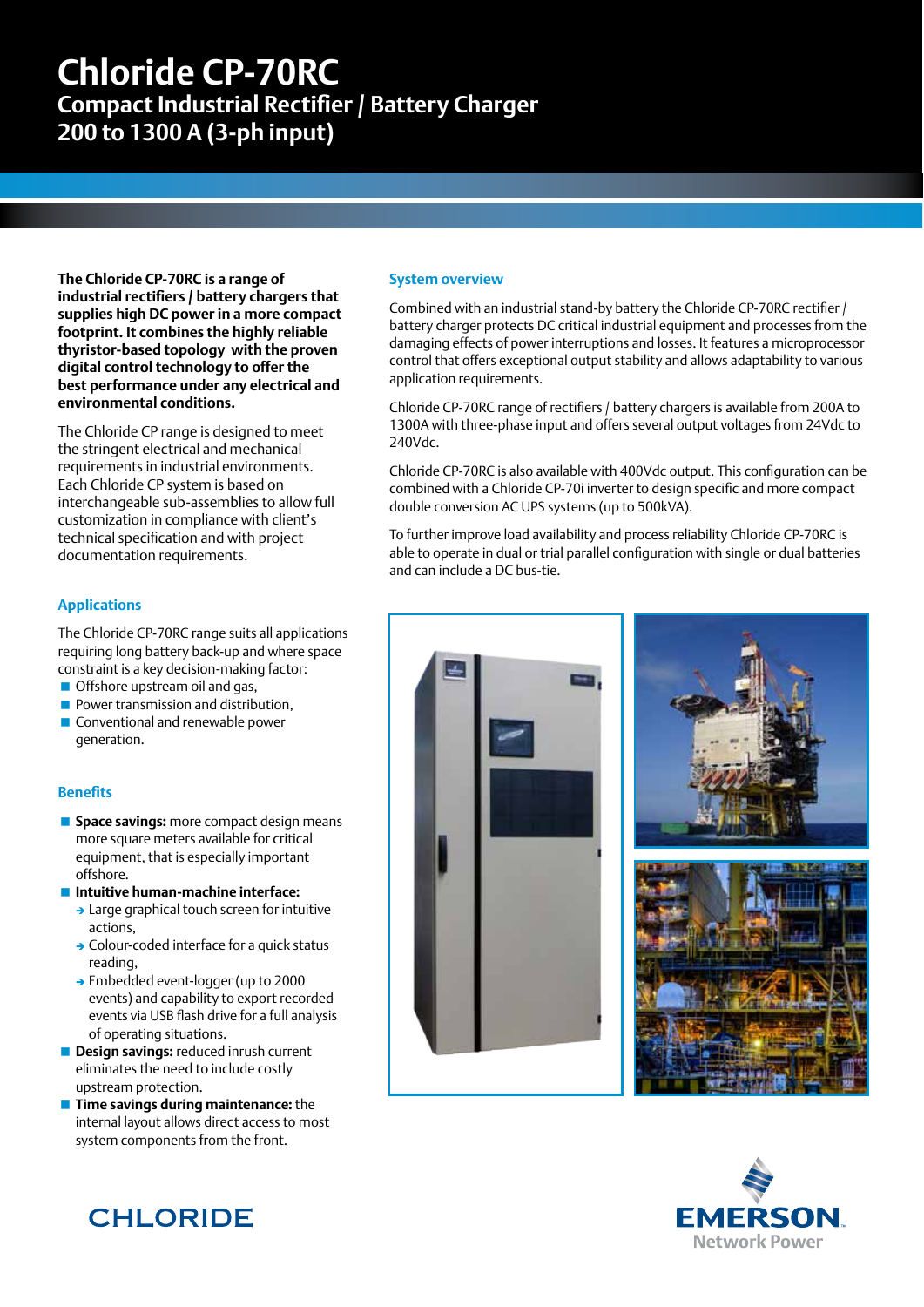**Chloride CP-70Z 31 Chloride CP-70RC AC Uninterruptible Power Supply System Compact Industrial Rectifier / Battery Charger 200 to 1300 A (3-ph input)**

#### **Key Features**

- Continuous operation at full load at 40°C ambient to meet industrial-level reliability requirements
- Resistance to vertical and horizontal acceleration up to 0.5q using robust mechanical design
- Designed for 20+ years of continuous operation with appropriate maintenance plan
- **In Isolation transformer included**
- **Full compatibility with lead-acid and nickel-cadmium batteries, sealed or vented**

neutral

+/- 5%

# **Technical Data Input**

AC voltage 3 x 400V (380, 415)(3) Voltage tolerance  $+/-10\%$ Neutral configuration Any configuration, with or without

Frequency 50Hz (60Hz) Frequency tolerance Frequency range (temporary) Total harmonic current distorsion (THDi)

#### **DC Output**

Voltage stability:

Unitary system Parallel systems Current limitation **I** nominal Charging characteristic IU according to DIN 41773 **Battery**

Battery current limitation (typical, float & boost modes) Battery current limitation (typical, initial charge mode) **General Data** Operating temperature  $0$  to  $40^{\circ}C^{(3)}$ Storage temperature -20 to +70°C Relative humidity <95% non condensing Operating altitude 1000 m max without derating Efficiency 81% to 97% according to rating External protection  $IP 20^{(3)}$  according to IEC 60529 Noise (at 1m in front of the unit) 60 – 72 dB according to rating Frame colour Grey RAL 7032<sup>(3)</sup>

<34% (6-pulse version)  $\leq$ 10% (12-pulse version)<sup>(4)</sup> Inrush current <10 x In (for 6-pulse and 12-pulse) <5 x In (for 12-pulse + harmonic filter option) Nominal DC voltage 24 / 48 / 110-127 / 220-240 / 400 V In stabilized floating mode, input within tolerance:

45Hz to 65Hz (with 50Hz nominal)

+/- 1% in float mode  $+/-1\%$  to  $+/-2\%$ <sup>(5)</sup> Voltage ripple 1% RMS, in float, battery connected

Type Lead-acid or nickel-cadmium, vented or recombination Autonomy as per customer's requirement 0.1C (lead-acid battery) 0.2C (nickel-cadmium battery) 0.05C (lead-acid battery) 0.1C (nickel-cadmium battery)

Cooling Forced cooling with N+1 redundant fans Dimensions Varying according to ratings & options

(3) other available on request

(4) option for THDi ≈5% available on 12-pulse version

(5) depending on DC output voltage and system configuration

| Ratings - Output current (A) vs voltage (VDC) |                          |                              |                              |              |
|-----------------------------------------------|--------------------------|------------------------------|------------------------------|--------------|
| 24Vdc                                         | 48Vdc                    |                              | 110-127Vdc 220-240Vdc        | 400Vdc       |
| 200(1)                                        | 200(1)                   | $200^{(1)}$                  | 200(1)                       | 200(1)       |
| $250^{(1)}$                                   | 250(1)                   | $250^{(1)}$                  | $250^{(1)}$                  | 250(1)       |
| $320^{(1)}$                                   | $320^{(1)}$              | $320^{(1)}$                  | $320^{(1)}$                  | $320^{(1)}$  |
| 400                                           | 400                      | 400                          | 400                          | 400          |
| 500                                           | 500                      | 500                          | 500                          | 500          |
|                                               | ۰                        | $\qquad \qquad \blacksquare$ | $\qquad \qquad \blacksquare$ | 550(1)       |
| 600(1)                                        | 600(1)                   | 600(1)                       | 600(1)                       | 600          |
| $640^{(2)}$                                   | $640^{(2)}$              | $640^{(2)}$                  | $640^{(2)}$                  | $630^{(2)}$  |
| $800^{(2)}$                                   | $800^{(2)}$              | $800^{(2)}$                  | $800^{(2)}$                  | $800^{(2)}$  |
| $1000^{(2)}$                                  | $1000^{(2)}$             | $1000^{(2)}$                 | $1000^{(2)}$                 | $1000^{(2)}$ |
|                                               | $\overline{\phantom{a}}$ | -                            | -                            | $1100^{(2)}$ |
| $1200^{(2)}$                                  | $1200^{(2)}$             | $1200^{(2)}$                 | $1200^{(2)}$                 | $1200^{(2)}$ |
|                                               |                          |                              | $1300^{(2)}$                 |              |

(1) 6-pulse version only

(2) 12-pulse version only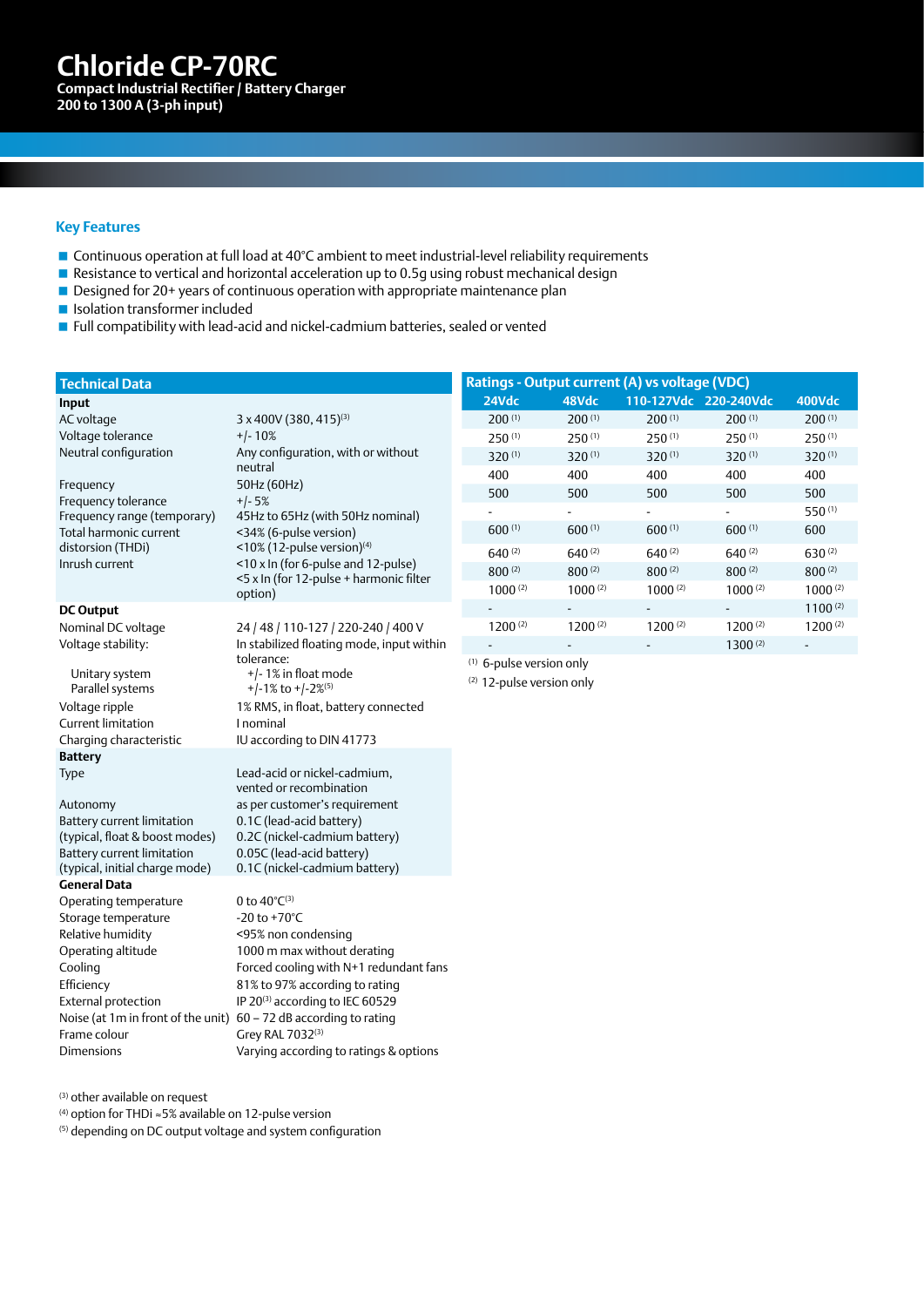# **Chloride CP-70Z 31 Chloride CP-70RC**

**AC Uninterruptible Power Supply System Compact Industrial Rectifier / Battery Charger 200 to 1300 A (3-ph input)**

| <b>Options</b>    |                                                                                                                                                                                                                                                                                                                                                                                   |
|-------------------|-----------------------------------------------------------------------------------------------------------------------------------------------------------------------------------------------------------------------------------------------------------------------------------------------------------------------------------------------------------------------------------|
| <b>Rectifier</b>  | 12-pulse rectifier<br>Harmonic filter (THDi ≈5%)<br>Ripple voltage filter (psophometric for 48Vdc only)<br>Blocking diode<br>Other input voltage (3x190 to 3x690VAC)<br>Surge and lightning protections                                                                                                                                                                           |
| <b>Battery</b>    | Battery circuit protection box<br>Battery cabinet<br>Low-voltage disconnection contactor<br>Battery room temperature sensor<br>Battery monitoring system (Chloride BMS)                                                                                                                                                                                                           |
| <b>System</b>     | Dual or trial configurations<br>Hot stand-by configuration<br>Input / output isolators<br>DC/DC serial regulator (external enclosure)<br>Isolated DC/DC converter (external enclosure)<br>DC distribution (external enclosure)<br>Earth fault alarm or monitoring<br>Internal lighting<br>Anti-condensation heater<br>Temperature monitor<br>Special cabinet identification (tag) |
| <b>Mechanical</b> | Up to IP42 external<br>Top cable entry (via external enclosure)<br>Other frame colour<br>Anti-seismic design                                                                                                                                                                                                                                                                      |
| Communication     | Front-panel analogue meters (size 72x72 class 1.5)<br>Transducers<br>Additional volt-free contacts<br>Remote monitoring via Modbus/RTU<br>Remote monitoring via other protocol<br>PPVis2 monitoring software<br>Passive or active mimic panel<br>Special lamp indicator on front panel (22mm diameter)                                                                            |

#### **Standards**

- IEC60146-1-1:2009 Semiconductor converters Specification of basic requirements
- IEC62040-1:2008+AMD1:2013 Uninterruptible power systems (UPS) - Part 1-2: General and safety requirements for UPS in restricted access locations
- IEC62040-2:2006 Uninterruptible power systems (UPS) Part 2: Electromagnetic compatibility (EMC) requirements
- IEC61439-1:2011- Low voltage switchgear and controlgear assemblies - Part 1: General rules
- IEC60529:1989+AMD1:1999 degrees of protection provided by enclosures (IP Code)
- IEC60076-11:2004 Power transformers Part 11: Dry type transformers

#### **European Directives**

Low voltage directive: 2006/95/EC and 2014/35/EU EMC directive: 2004/108/EC and 2014/30/EU CE Mark

Non-exhaustive list of options. Consult us for any other requirements.



#### Chloride CP-70RC rectifier / battery charger single line diagram